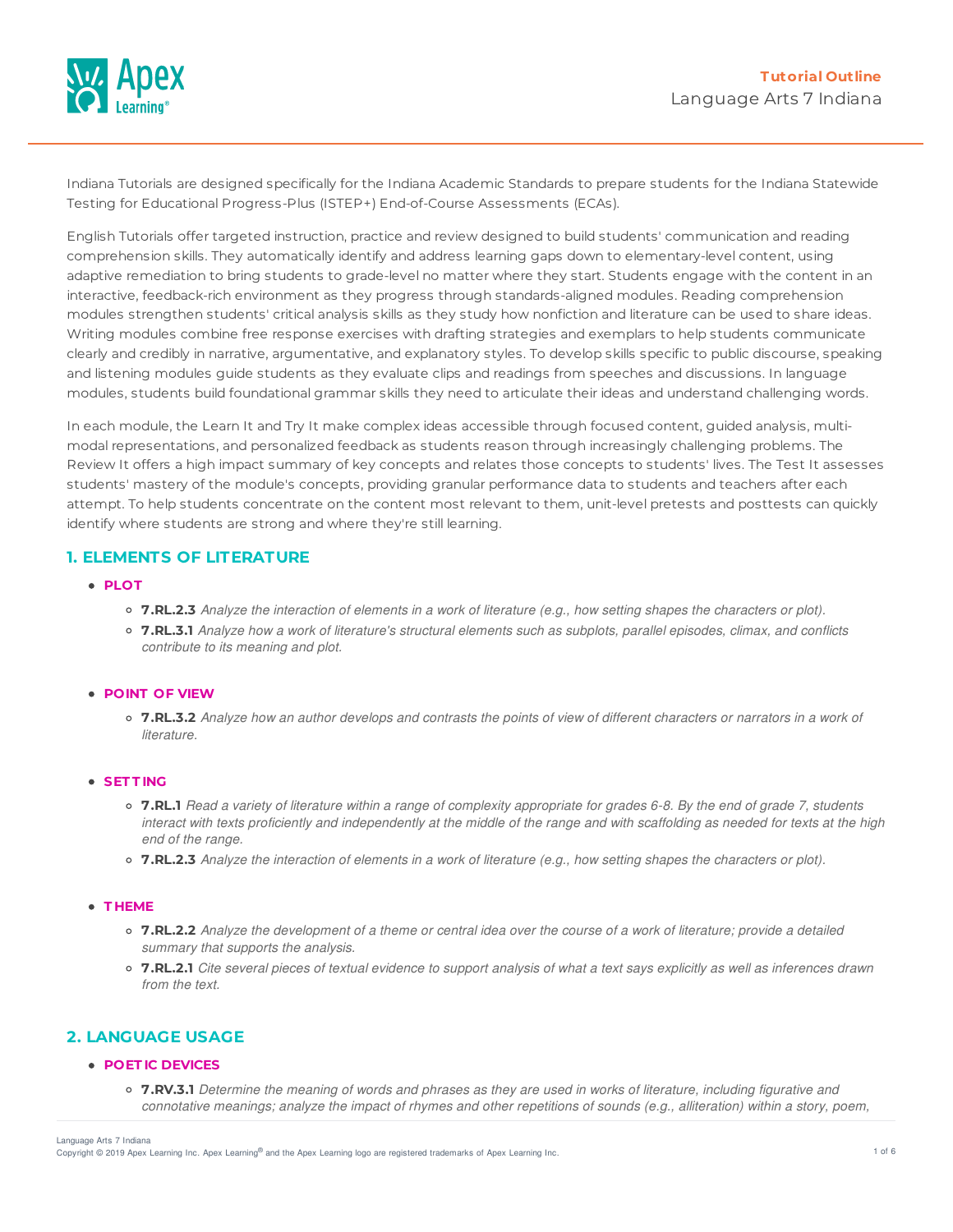*or play.*

• 7.RL.1 Read a variety of literature within a range of complexity appropriate for grades 6-8. By the end of grade 7, students interact with texts proficiently and independently at the middle of the range and with scaffolding as needed for texts at the high *end of the range.*

### **FIGURAT IVE LANGUAGE**

- 7.RV.3.1 Determine the meaning of words and phrases as they are used in works of literature, including figurative and connotative meanings; analyze the impact of rhymes and other repetitions of sounds (e.g., alliteration) within a story, poem, *or play.*
- 7.RV.3.2 Determine the meaning of words and phrases as they are used in a nonfiction text, including figurative, connotative, *and technical meanings; analyze the impact of a specific word choice on meaning and tone.*
- **7.RV.3.3** *Interpret figures of speech (e.g., literary, religious, and mythological allusions) in context.*

### **CONNOT AT ION AND DENOT AT ION**

- **7.RV.2.3** *Distinguish among the connotations of words with similar denotations.*
- o 7.RV.3.1 Determine the meaning of words and phrases as they are used in works of literature, including figurative and connotative meanings; analyze the impact of rhymes and other repetitions of sounds (e.g., alliteration) within a story, poem, *or play.*
- 7.RV.3.2 Determine the meaning of words and phrases as they are used in a nonfiction text, including figurative, connotative, *and technical meanings; analyze the impact of a specific word choice on meaning and tone.*
- **7.W.3.2d** *Choose language and content-specific vocabulary that express ideas precisely and concisely, recognizing and eliminating wordiness and redundancy.*

# **COMPARING FICT ION AND NONFICT ION**

- 7.RL.4.2 Compare and contrast a fictional portrayal of a time, place, or character and a historical account of the same period *as a means of understanding how authors of fiction use or alter history.*
- 7.RL.1 Read a variety of literature within a range of complexity appropriate for grades 6-8. By the end of grade 7, students interact with texts proficiently and independently at the middle of the range and with scaffolding as needed for texts at the high *end of the range.*
- o 7.RL.2.1 Cite several pieces of textual evidence to support analysis of what a text says explicitly as well as inferences drawn *from the text.*
- 7.RN.1 Read a variety of nonfiction within a range of complexity appropriate for grades 6-8. By the end of grade 7, students interact with texts proficiently and independently at the middle of the range and with scaffolding as needed for texts at the high *end of the range.*
- o 7.RN.2.2 Analyze the development of two or more central ideas over the course of a text; provide a detailed, objective *summary of the text.*
- o 7.RN.4.3 Analyze how two or more authors writing about the same topic shape their presentations of key information by *emphasizing different evidence or advancing different interpretations of facts.*

# **3. READING STRATEGIES**

# **AUT HOR'S PURPOSE**

- o 7.RN.2.2 Analyze the development of two or more central ideas over the course of a text; provide a detailed, objective *summary of the text.*
- o 7.RN.3.3 Determine an author's perspective or purpose in a text, and analyze how the author distinguishes his or her *position from the positions of others.*
- 7.RL.2.2 Analyze the development of a theme or central idea over the course of a work of literature; provide a detailed *summary that supports the analysis.*

### **CENT RAL IDEA**

- o 7.RN.2.2 Analyze the development of two or more central ideas over the course of a text; provide a detailed, objective *summary of the text.*
- o 7.RN.2.1 Cite several pieces of textual evidence to support analysis of what a text says explicitly as well as inferences drawn *from the text.*

Copyright © 2019 Apex Learning Inc. Apex Learning® and the Apex Learning logo are registered trademarks of Apex Learning Inc. <br>Copyright © 2019 Apex Learning Inc. Apex Learning® and the Apex Learning Iogo are registered tr Language Arts 7 Indiana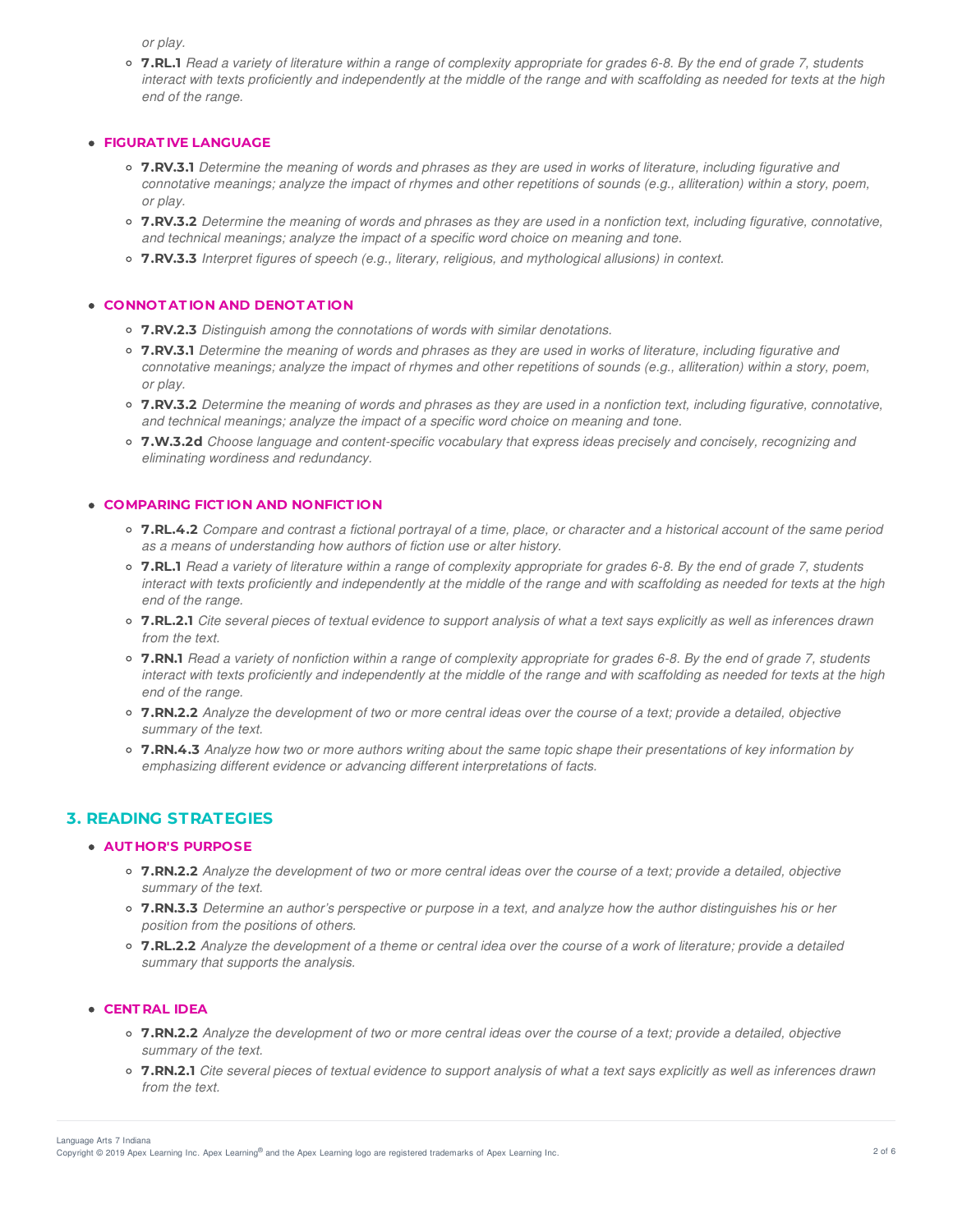### **SUMMARIZING INFORMAT ION**

- 7.RL.2.2 Analyze the development of a theme or central idea over the course of a work of literature: provide a detailed *summary that supports the analysis.*
- o 7.RN.2.2 Analyze the development of two or more central ideas over the course of a text; provide a detailed, objective *summary of the text.*

### **MAKING INFERENCES**

- o 7.RL.2.1 Cite several pieces of textual evidence to support analysis of what a text says explicitly as well as inferences drawn *from the text.*
- o 7.RN.2.1 Cite several pieces of textual evidence to support analysis of what a text says explicitly as well as inferences drawn *from the text.*

# **4. ANALYZING ARGUMENTATIVE TEXTS**

# **ANALYZING AN ARGUMENT**

- 7.RN.4.1 Trace and evaluate the argument and specific claims in a text, assessing whether the reasoning is sound and the *evidence is relevant and sufficient to support the claims, noting instances of bias and stereotyping.*
- 7.RN.2.3 Analyze the interactions between individuals, events, and ideas in a text (e.g., how ideas influence individuals or *events, or how individuals influence ideas or events).*

### **USING EVIDENCE**

- 7.RN.4.1 Trace and evaluate the argument and specific claims in a text, assessing whether the reasoning is sound and the *evidence is relevant and sufficient to support the claims, noting instances of bias and stereotyping.*
- $\circ$  7.SL.3.1 Analyze the main ideas and supporting details presented in diverse media and formats (e.g., visually, quantitatively, *orally) and explain how the ideas clarify a topic, text, or issue under study.*

# **5. ANALYZING INFORMATIONAL TEXTS**

### **T EXT ST RUCT URES**

- 7.RN.3.2 Analyze the structure an author uses to organize a text, including how the major sections contribute to the whole *and to the development of the ideas.*
- 7.RL.2.1 Cite several pieces of textual evidence to support analysis of what a text says explicitly as well as inferences drawn *from the text.*

## **USING GRAPHICS**

- o 7.W.3.2a Introduce a topic clearly, previewing what is to follow; organize ideas, concepts, and information, using strategies such as definition and classification; include formatting (e.g., headings), graphics (e.g., charts, tables), and multimedia when *useful to aiding comprehension.*
- **7.SL.4.2** *Create engaging presentations that include multimedia components and visual displays to clarify claims and findings and emphasize salient points.*
- $\circ$  7.SL.3.1 Analyze the main ideas and supporting details presented in diverse media and formats (e.g., visually, quantitatively, *orally) and explain how the ideas clarify a topic, text, or issue under study.*

### **EVALUAT ING T HE MEDIA**

- o 7.ML.1 Critically analyze information found in electronic, print, and mass media used to inform, persuade, entertain, and *transmit culture.*
- o 7.ML.2.1 Interpret the various ways in which events are presented and information is communicated by visual image-makers *to influence the public.*
- **7.ML.2.2** *Analyze the ways that the media use words and images to attract the public's attention.*

# **6. WRITING SKILLS 1**

### **PLANNING AND ORGANIZING AN ESSAY**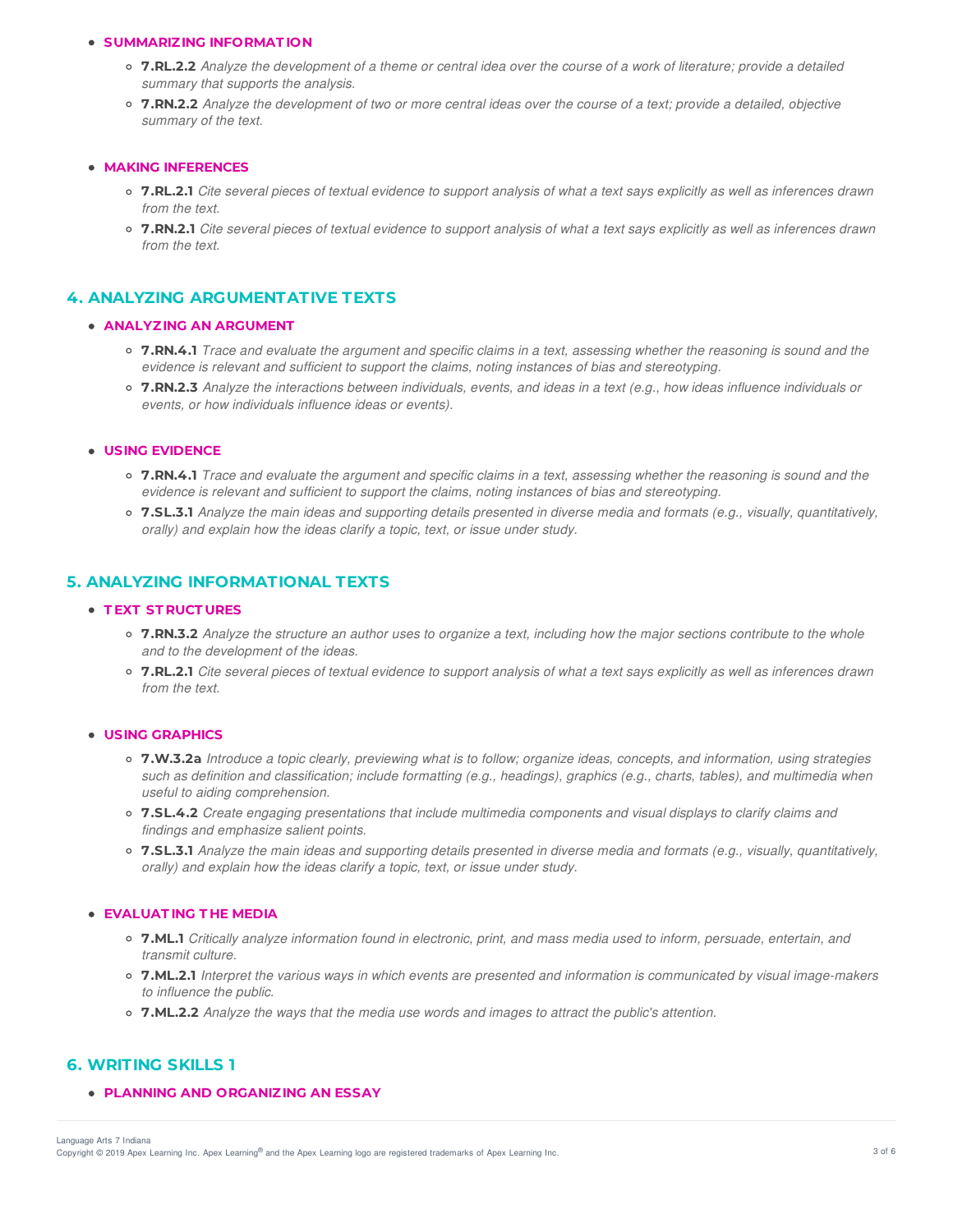- o 7.W.4a Plan and develop; draft; revise using appropriate reference materials; rewrite; try a new approach; and edit to produce and strengthen writing that is clear and coherent, with some guidance and support from peers and adults.
- 7.W.3.2a Introduce a topic clearly, previewing what is to follow; organize ideas, concepts, and information, using strategies such as definition and classification; include formatting (e.g., headings), graphics (e.g., charts, tables), and multimedia when *useful to aiding comprehension.*
- 7.W.1 Write routinely over a variety of time frames for a range of tasks, purposes, and audiences; apply reading standards to *support analysis, reflection, and research by drawing evidence from literature and nonfiction texts.*

## **REVISING AND EDIT ING AN ESSAY**

o 7.W.4a Plan and develop; draft; revise using appropriate reference materials; rewrite; try a new approach; and edit to produce and strengthen writing that is clear and coherent, with some guidance and support from peers and adults.

# **EST ABLISHING A FORMAL ST YLE**

- **7.W.3.1c** *Establish and maintain a consistent style and tone appropriate to purpose and audience.*
- **7.W.3.2e** *Establish and maintain a style appropriate to purpose and audience.*
- **7.RV.1** *Acquire and use accurately grade-appropriate general academic and content-specific words and phrases; gather vocabulary knowledge when considering a word or phrase important to comprehension or expression.*
- **7.W.3.2d** *Choose language and content-specific vocabulary that express ideas precisely and concisely, recognizing and eliminating wordiness and redundancy.*

# **WRIT ING AND T ECHNOLOGY**

- 7.W.4b Use technology to interact and collaborate with others to generate, produce, and publish writing and link to sources.
- **7.W.5f** *Present information, choosing from a variety of formats.*

# **7. WRITING SKILLS 2**

# **INT RODUCT IONS**

- **7.W.3.1a** *Introduce claim(s), acknowledge alternate or opposing claims, and use appropriate organizational structures.*
- 7.W.3.2a Introduce a topic clearly, previewing what is to follow; organize ideas, concepts, and information, using strategies such as definition and classification; include formatting (e.g., headings), graphics (e.g., charts, tables), and multimedia when *useful to aiding comprehension.*

# **CONCLUSIONS**

- **7.W.3.1e** *Provide a concluding statement or section that follows from and supports the argument presented.*
- o 7.W.3.2f Provide a concluding statement or section that follows from and supports the information or explanation presented.

### **T RANSIT IONS**

- $\circ$  7.W.3.1d Use effective transitions to create cohesion and clarify the relationships among claim(s), reasons, and evidence.
- **7.W.3.2c** *Use appropriate transitions to create cohesion and clarify the relationships among ideas and concepts.*
- 7.W.3.3b Organize an event sequence (e.g., conflict, climax, resolution) that unfolds naturally and logically, using a variety of transition words, phrases, and clauses to convey sequence and signal shifts from one time frame or settina to another.

# **8. EXPOSITORY WRITING**

# **EXPOSIT ORY ESSAYS**

- 7.W.3.2a Introduce a topic clearly, previewing what is to follow; organize ideas, concepts, and information, using strategies such as definition and classification; include formatting (e.g., headings), graphics (e.g., charts, tables), and multimedia when *useful to aiding comprehension.*
- o 7.W.3.2b Develop the topic with relevant facts, definitions, concrete details, quotations, or other information and examples *from various sources and texts.*
- o 7.W.3.2f Provide a concluding statement or section that follows from and supports the information or explanation presented.

#### **EXPOSIT ORY PARAGRAPHS**

Copyright © 2019 Apex Learning Inc. Apex Learning® and the Apex Learning logo are registered trademarks of Apex Learning Inc. 4 of 6 Language Arts 7 Indiana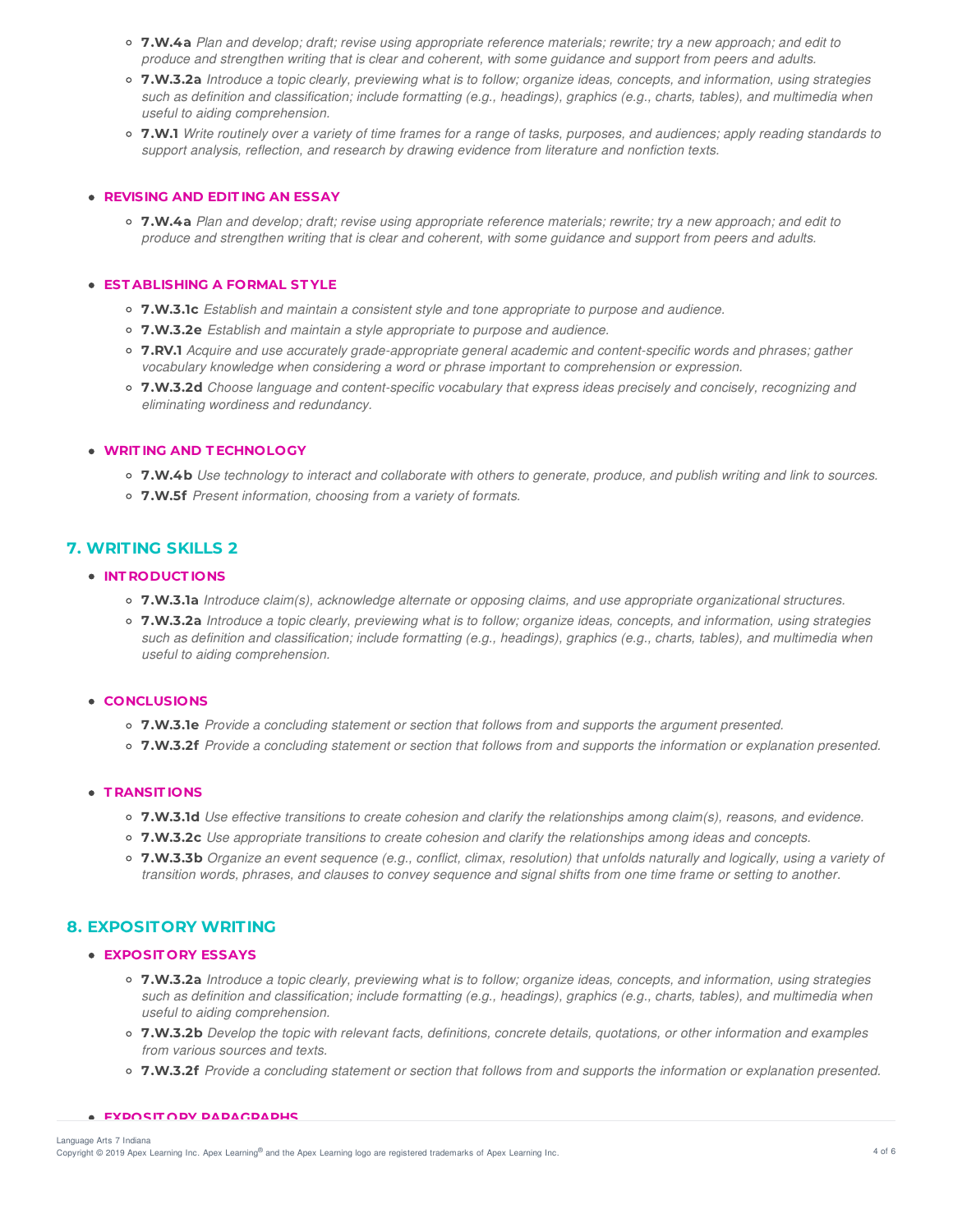#### **EXPOSIT ORY PARAGRAPHS**

- 7.W.3.2a Introduce a topic clearly, previewing what is to follow; organize ideas, concepts, and information, using strategies such as definition and classification; include formatting (e.g., headings), graphics (e.g., charts, tables), and multimedia when *useful to aiding comprehension.*
- o 7.W.3.2b Develop the topic with relevant facts, definitions, concrete details, quotations, or other information and examples *from various sources and texts.*

# **9. ARGUMENTATIVE WRITING**

# **ARGUMENT AT IVE ESSAYS**

- o 7.W.4a Plan and develop; draft; revise using appropriate reference materials; rewrite; try a new approach; and edit to produce and strengthen writing that is clear and coherent, with some guidance and support from peers and adults.
- **7.W.3.1a** *Introduce claim(s), acknowledge alternate or opposing claims, and use appropriate organizational structures.*
- o 7.W.3.1b Support claim(s) with logical reasoning and relevant evidence, using accurate, credible sources and demonstrating *an understanding of the topic or text.*
- **7.W.3.1e** *Provide a concluding statement or section that follows from and supports the argument presented.*

### **ARGUMENT AT IVE CLAIMS**

- **7.W.3.1a** *Introduce claim(s), acknowledge alternate or opposing claims, and use appropriate organizational structures.*
- o 7.W.3.1b Support claim(s) with logical reasoning and relevant evidence, using accurate, credible sources and demonstrating *an understanding of the topic or text.*

# **ARGUMENT AT IVE PARAGRAPHS**

- **7.W.3.1a** *Introduce claim(s), acknowledge alternate or opposing claims, and use appropriate organizational structures.*
- 7.W.3.1b Support claim(s) with logical reasoning and relevant evidence, using accurate, credible sources and demonstrating *an understanding of the topic or text.*

# **10. NARRATIVE WRITING**

# **PERSONAL NARRAT IVES**

- 7.W.3.3a Engage and orient the reader by establishing a context and point of view and introducing a narrator and/or *characters.*
- **7.W.3.3e** *Provide an ending that follows from and reflects on the narrated experiences or events.*
- $\circ$  7.W.3.3b Organize an event sequence (e.g., conflict, climax, resolution) that unfolds naturally and logically, using a variety of transition words, phrases, and clauses to convey sequence and signal shifts from one time frame or setting to another.
- **7.W.3.3c** *Use narrative techniques, such as dialogue, pacing, and description, to develop experiences, events, and/or characters.*

# **NARRAT IVE T ECHNIQUES**

- o 7.W.3.3a Engage and orient the reader by establishing a context and point of view and introducing a narrator and/or *characters.*
- o 7.W.3.3b Organize an event sequence (e.g., conflict, climax, resolution) that unfolds naturally and logically, using a variety of transition words, phrases, and clauses to convey sequence and signal shifts from one time frame or setting to another.
- **7.W.3.3c** *Use narrative techniques, such as dialogue, pacing, and description, to develop experiences, events, and/or characters.*
- o 7.W.3.3d Use precise words and phrases, relevant descriptive details, and sensory language to capture the action and *convey experiences and events.*

# **WRIT ING SHORT FICT ION**

- 7.W.3.3a Engage and orient the reader by establishing a context and point of view and introducing a narrator and/or *characters.*
- **7.W.3.3c** *Use narrative techniques, such as dialogue, pacing, and description, to develop experiences, events, and/or characters.*
- 7.W.3.3d Use precise words and phrases, relevant descriptive details, and sensory language to capture the action and

Copyright © 2019 Apex Learning Inc. Apex Learning® and the Apex Learning logo are registered trademarks of Apex Learning Inc. The Statemarks of Apex Learning Inc. Language Arts 7 Indiana